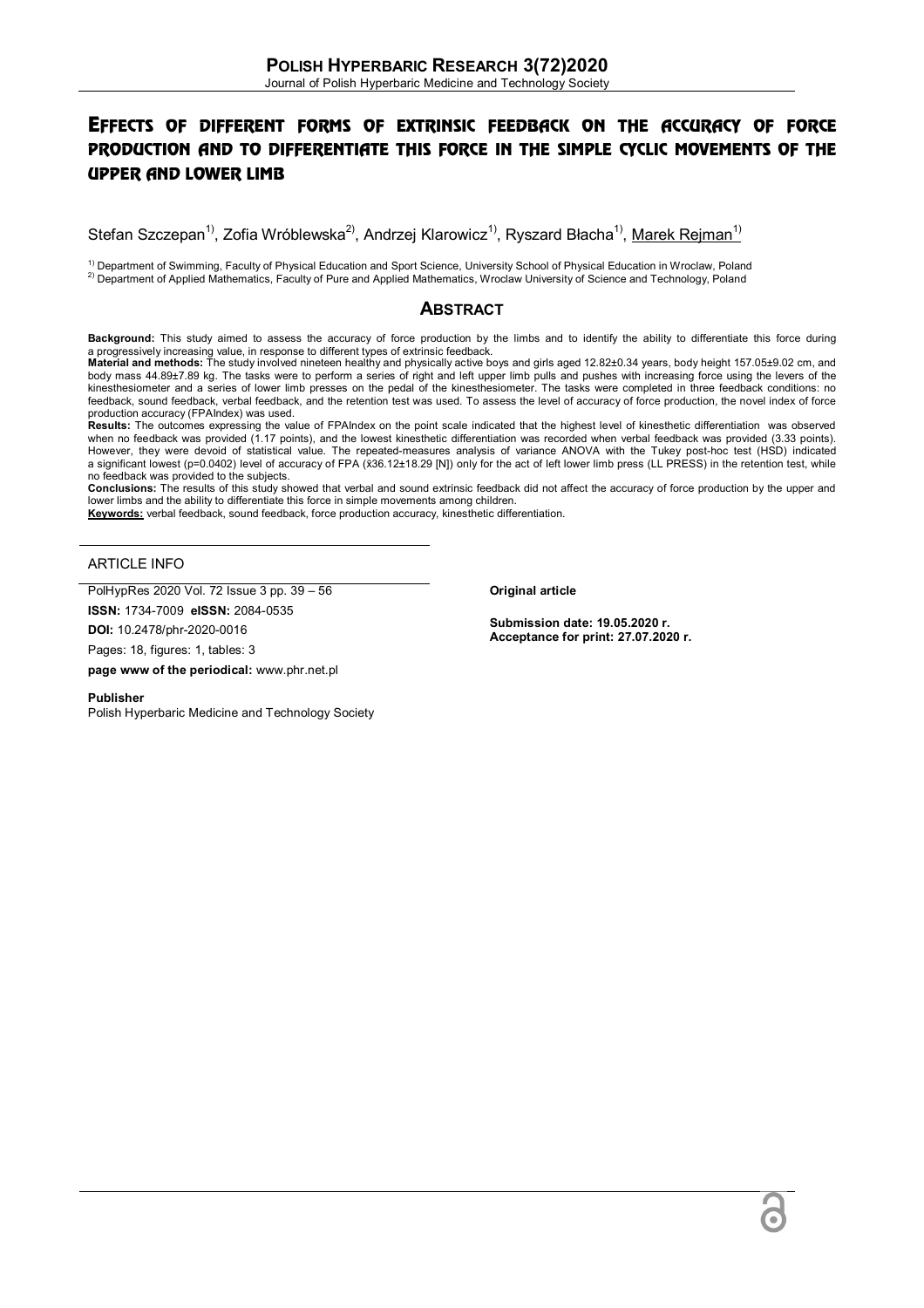## **INTRODUCTION**

Improvements in motor control are based on several motor strategies that enhance performance. Extrinsic-derived feedback provides the performer with strategies for modifying the position and velocity of the limbs, direction of movement, or the amount of exerted force [1]. It has been widely discussed various aspects of selecting the most appropriate type of feedback as well as its quality, quantity, and temporal characteristics [2]. It is interesting if changes in the intensity of verbal or sound feedback may significantly affect the precision and optimization of the forces inputted for movement.

The feedback that influences motor activity can be derived from exteroreceptors (i.e. vision or hearing) or proprioceptors (sensory receptors of proprioception) [3]. They include extrinsic (augmented) verbal, sound, and visual feedback derived from external sources e.g. teacher or coach [4] while intrinsic (integral) kinematic and kinetic feedback from internal sources. i.e. feedback from internal sources, i.e. proprioreceptors (the vestibular system or muscle and joint receptors) [5]. According to several authors (representing psycholinguistic perspectives), verbal feedback is a determinant in the effective acquisition of motor skills [6,7]. The most common form of verbal feedback provides knowledge of results (KR) or knowledge of performance (KP) [8,9]. Sound feedback has also been used successfully in motor learning and control [10,11]. Research has also been performed on motor control and movement perception processes associated with visual modalities, in which there is significant evidence attesting to the importance of visual feedback on motor control [12,13].

It must be underlined that motor behavior is a multimodal phenomenon, in which movement is perceived by the sense of hearing, observed by the sense of sight, and controlled by the sense of touch. For this reason, many behavioral and neurophysiological studies have employed a multisensory approach in enhancing motor teaching and learning processes and performing motor tasks [14,15,16]. The increasing number of studies in this field highlights the significance of feedback on the improvement of motor performance in a wide range of tasks [17].

Kinematics refers to the effect of movement without consideration of the forces that generate them [18]. Hence, kinematic feedback provides information on the characteristics and patterns of movement. This type of information includes various quantified measures of movement, such as the position of the body in the environment and joint angulation (spatial component), the time and velocity of movements (temporal component), and coordination patterns (coordination component) [19]. While kinematic are variables that describe the characteristics of the movement, kinetic variables are descriptors of the forces that are the source of these kinematic variables. Muscle force (torque) and the time it is generated are the main results of activities, the structures that organize movement on the level of the central nervous system [18]. Kinematic and kinetic feedback is created and transmitted by the sensory organs. The vestibular system quantifies posture and balance, the muscle spindles provide information on muscle velocity, and the Golgi tendon organs and skin receptors (cutaneous mechanoreceptors) provide information on the forces developed in different parts of

the muscle [20]. The sensory organs (at a neuromuscular level) and the afferent system transmit kinematic and kinetic information to the spinal cord that results in efferent reactions [21,22].

One external symptom of reflex actions originating from the central nervous system is the<br>kinesthetic differentiation of movement [23.24]. differentiation of movement [23,24]. Kinesthetic differentiation is a motor ability in the coordination (information) domain that quantifies the perception of force, timing, and position of a motor task in consideration of the most efficient movement strategy [23,25]. It depends on the reception, processing, and transmission of kinematic and kinetic feedback regarding joint angulation, the spatial positioning of the limbs relative to each other and to the body, the direction and velocity of the limbs, and the value of muscle force that is exerted to overcome resistance during movement execution [26,27].

Kinesthetic differentiation allows the performer to adjust muscle tension in variable conditions and modulate it when executing various motor tasks [28]. This ability is also responsible for mechanical efficiency and movement precision [29]. The results of current studies suggest that ability of kinesthetic differentiation plays the important role in daily life [30], physiotherapy [31], leisure [32,33,34], and also in the motor learning process [35,36,37]. Furthermore, the sensitivity of the kinesthetic sense is particularly crucial when performing motor tasks in competitive sports [38,39].

The neuroplasticity of the central nervous system [40] is particularly important, that is manifested in the specific sensibility for the stimuli received from different environments e.g. from water in artistic swimmers [41]. The ability to differentiation by means of the repeatability of the generated force is crucial in cyclic sports [42,43]. Examples are the "feeling" of water on the propulsion surfaces among swimmers [44,45,46,47], or on the surface of a monofin in swimmers using it for propulsion [28]. Sensibility for dynamic changes in the applied force is important for athletes, whose use of sports equipment, e.g: feeling of a ball [48], a javelin [49], table tennis paddle [50], a golf club [51], or feeling of air flow in ski jumpers [52], and a ski edge in alpine skiers [53].

The term kinesthetic differentiation, as the ability to sense limb and body movement, is often used interchangeably with terminologies such as kinesthetics, kinesthetic sense, kinesthetic (muscle) memory, kinesthesia, haptics, kinesthetic feeling, the feeling of movement, the perception of muscle strength, or the differentiation of force [54,55,56].

Teachers and coaches have various methods at their disposal for presenting information to students and athletes across the verbal, visual, and sound domains [5,57,58,59]. It is known that appropriately prepared extrinsic feedback (verbal, visual, or sound) can complement intrinsic feedback (kinematic or kinetic) [1] and even enhance intero and exteroreceptors sensation [1,60]. However, it is unknown what types of extrinsic feedback are most useful in the improvement of the accuracy of force production by the limbs or to differentiate this force during a progressively increasing value. An improvement in the accuracy of force production and the ability to differentiate this force (kinesthetic differentiation) via a suitable method for delivering extrinsic feedback could improve the teaching process in motor skills learning, enhance motor control,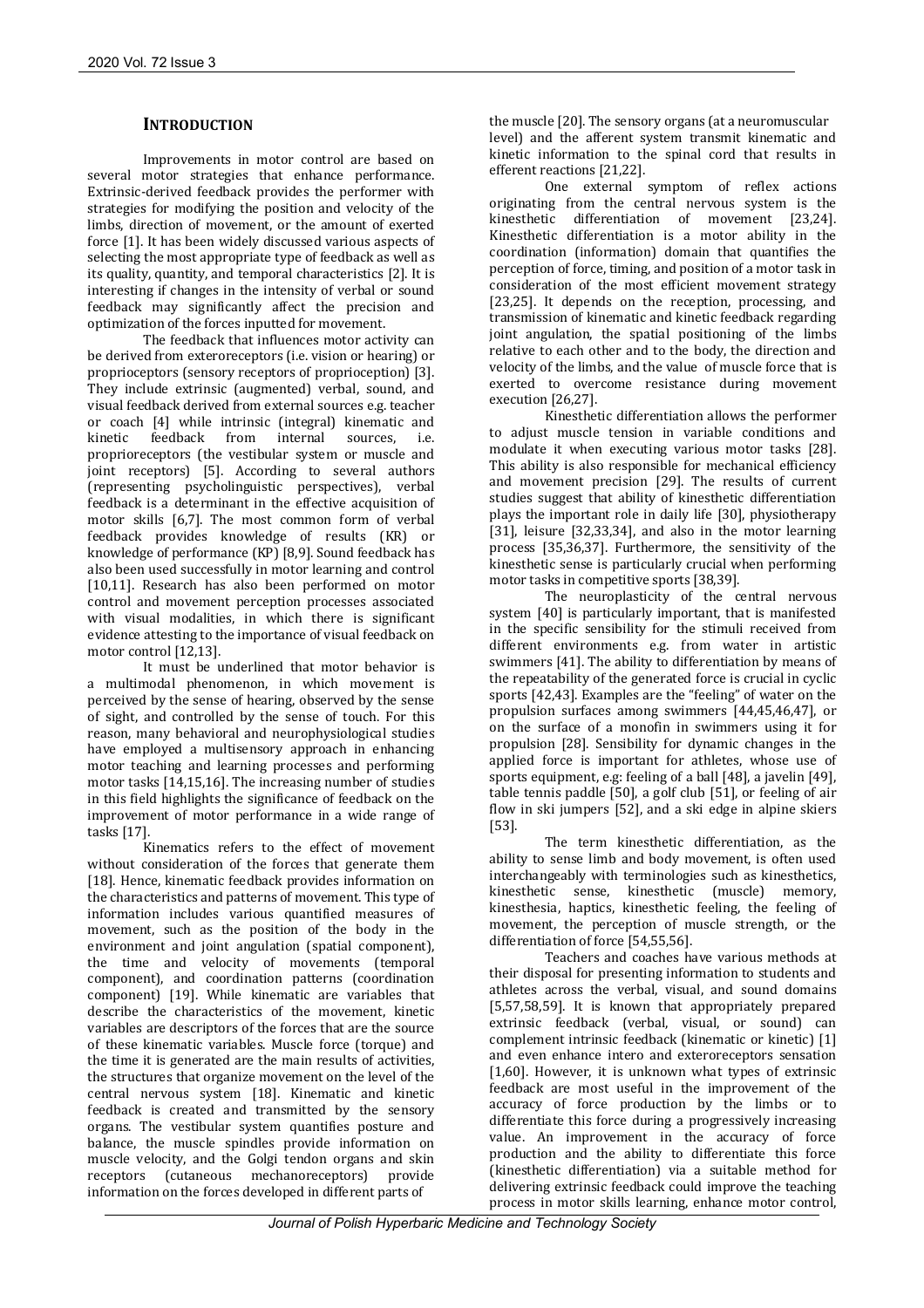and improve motor efficiency. Determining which method, whether verbal or sound, is responsible for the improvement in the accuracy of force production and the ability to differentiate this force, would allow physical education teachers and coaches to use such methods in daily practice. The above considerations show the innovative nature of this type of research and may prove to be an interesting approach in the realm of physical education and sports.

### **AIM**

This study aimed to assess the accuracy of force production by the limbs and to identify the ability to differentiate this force during a progressively increasing value, in response to different types of extrinsic feedback. The following research question was posed: how does the accuracy of force production and the ability to differentiate this force change in response to verbal or non-verbal extrinsic feedback of changing intensity?

#### **MATERIAL AND METHODS**

#### **PARTICIPANTS**

The study involved nineteen healthy and physically active participants (7 males and 12 females) aged  $12.82\pm0.34$  years  $(V2.64\%)$ , body height 157.05±9.02 cm (V5.74%), body mass 44.89±7.89 kg

(V17.33%), and BMI 28.58 kg·m–2 (V11.50%). A low coefficient of variation (V) confirmed the developmental homogeneity of the sample [61]. All participants and their coaches were informed about the purpose of the study and procedure which would be used and had decided to voluntarily participate in the data acquisitions. Their parents or guardians provided the written informed consent for involvement in the study. The study protocol was approved by the University Research Ethics Committee (No. 16/2019) and was performed in accordance with the ethical standards of the Declaration of Helsinki.

#### **DESIGN AND PROCEDURES**

The task for the participants to perform was basic movements – pushing and pulling the lever of the device with the right and left upper extremities separately and analogous to the lower extremities that – press the pedal. This device named the kinesthesiometer (Figure 1) is designed for measuring, with the strain gauges located in the levers, the reaction force of torque generated as a result of the limb movement. The measurement system was located in an adjustable chair built out of a metal skeleton and was calibrated with 1, 5, and 10 kG loads prior to testing. The device was patented (Polish patent PL 213 505 B1) and validated as a measurement device [62].



Fig. 1 The kinesthesiometer for measuring the accuracy in force production by the upper and lower limbs [62]. OP – the back of the chair; SK – seat for a chair; PG – upper limb research platform; RA – frame; PE – pedals; PD – lower limb research platform; PO – base of platform.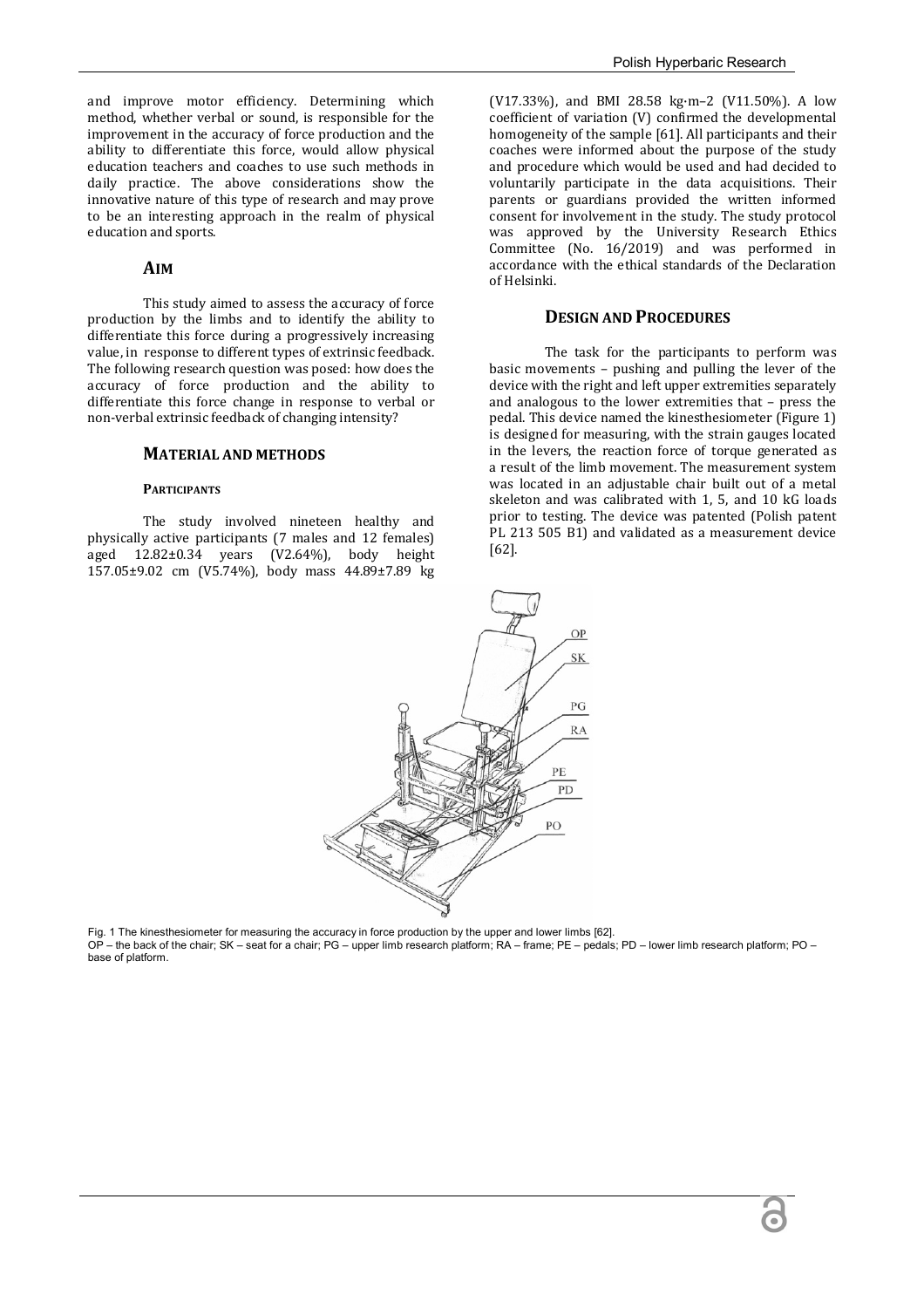The subject of the research was the accuracy and the ability to differentiate force by the limbs during its cyclic production with a progressively increasing value in subsequent repetitions. The participants were sitting on a kinstesiometer without back support. The lack of additional support negated the effects of additional feedback from exteroreceptors to the cerebral cortex responsible for the sensory modality of touch as they could impact the findings of the study [62,63].

Upper right and left limb force production accuracy was measured in each participant during the forward and reverse operating with a lever held with one hand. The arm of this limb was still in contact with the trunk in order to keep the movement along the sagittal plane. The second hand rested freely on the thigh. Lower right and left limb force production accuracy was measured also with both legs separately. During the foot movement, the force was applied in one direction - to press the pedal only in the sagittal plane (the knees of both legs were touched themselves). The pedal was positioned obliquely to the base of the kinesthesiometer (allowing a right angle to be maintained between the foot and tight). During the test, the participants maintained their arms crossed over the chest. The procedure was based on approved testing protocol [64].

Before testing began, the participants were familiarized with the device and with the experimental tasks. Then they were asked to perform the maximal force output on the kinesthesiometer. Each participant performed this maximal trial with the right and left upper and lower limbs according to the following order: right upper limb push (RU\_PUSH), right upper limb pull (RU\_PULL), left upper limb push (LU\_ PUSH), left upper limb pull (LU\_PULL), - right lower limb press (RL\_PRESS) and left lower limb press (LL\_PRESS).

In the experimental session, the participants performed five separated trials according to the aforementioned order (RU\_PUSH, RU\_PULL, LU\_PUSH, LU\_PULL, RL\_PRESS, LL\_PRESS). The first trial should be performed at 50% maximal force (T1=50%). In the each next repetition the force would be proportionally increased as the following: T2  $50\% + 10\%$ ; T3  $60\%$ +10%; T4 70% +10%; T5 80% +10%. In all the trials the participants were asked to pull, push or press the device for one second. Each repetition was separated by a 4 second interval. A 5-min rest was provided between testing each limb.

In each of the aforementioned attempts, the accuracy of the cyclical force generation by the limbs in response to the different forms of extrinsic feedback was investigated: 1) no feedback (NF); 2) the sound feedback (SF), and 3) the verbal feedback (VF). Feedback concerning the quality or quantity of the performance is believed to be one of the most important factors in guiding the process of learning motor skills [5].

In the first (NF) trial the frequency of movements in subsequent repetitions was not imposed for the participants. In the second (SF) trial, a digital sound (single piano note) - five 2-second beeps were generated by the computer Ableton Live 10.0.6 software (Ableton, Germany) with a sampling frequency of 1 beeps/4-second. The sound intensity was increasing in each beep by 5 dB in the range of 20 dB. In the third (VF) trial the computer Ableton Live 10.0.6 software (Ableton, Germany) played an audio file in which the numbers from one to five were talking verbally by the speaker in the native language of the participants. The sound intensity

was also increasing in each digit by 5 dB with the same frequency of the signal emission.

The feedback conditions (sound and verbal) with changing (increasing) sound intensity were used to indicate the amount of force that the participant was supposed to produce by their upper and lower limbs. The force generated by the participants was a motor response to the feedback they received.

A retention test (R) was administered 10 min. after completing all the mentioned trials in the same order. The retention test (R) usually involves retesting people on the same task or conditions [65]. Following Schmidt et al. [66], it was assumed that the results of the test tell us about the persistence of the acquired capability for performance (motor habit). If performance on the retention test is as proficient as it was immediately after the end of the experimental session, then we might be inclined to say that no motor memory loss has occurred. If performance on the retention test is poor, then we may suppose that a motor memory loss has occurred.

The magnitude of the force registered by the strain gauges was amplified and processed to the digital signal and then recorder on the PC. The output data in the form of time-depending series of the reaction force represented the sensitivity of the sensory system in the area of the accuracy of force production by the limbs and the ability to differentiate this force during its cyclic (progressively increasing) repetition, in response to different types of extrinsic feedback.

It was assumed that the recorded change in the value of the force produced in each trial indicates information about the accuracy of force production of this process in every repetition (with increasing force) is information about the ability to differentiate produced force.

Hence, we considered the difference in force between successive repetitions (T2-T1, T3-T2, T4-T3, T5- T4).

For the resulting four variables (differences), the statistics of the unbiased estimator of the variance was used, expressed the formula (1):

$$
s^{2} = \frac{1}{n-1} \sum_{i=1}^{n} (x_{i} - \bar{x})
$$
 (1)

 $\bar{x}$  is the average of the sample (2)

$$
\bar{x} = \frac{\sum_{i=1}^{n} x_i}{n} \tag{2}
$$

Afterward, a novel index – named the force production accuracy index FPAIndex - was created, comparing the variability of force differences in respective five repetitions. Thus, four force production accuracy index values (one for each condition) were obtained for each participant in the form of the formula (3):

$$
FPA_{Index} = \frac{1}{3} \sum_{i=1}^{4} (T_{i+1} - T_i - \overline{T})
$$
 [N] where  
This the next repetition in the task

The novel index allowed to estimate the differences in the numeric value of the increase in force produced in the next repetitions T2-T1, T3-T2, T4-T3, and T5-T4. Hence the lower FPAindex, the higher ability to control the accuracy of force production and therefore the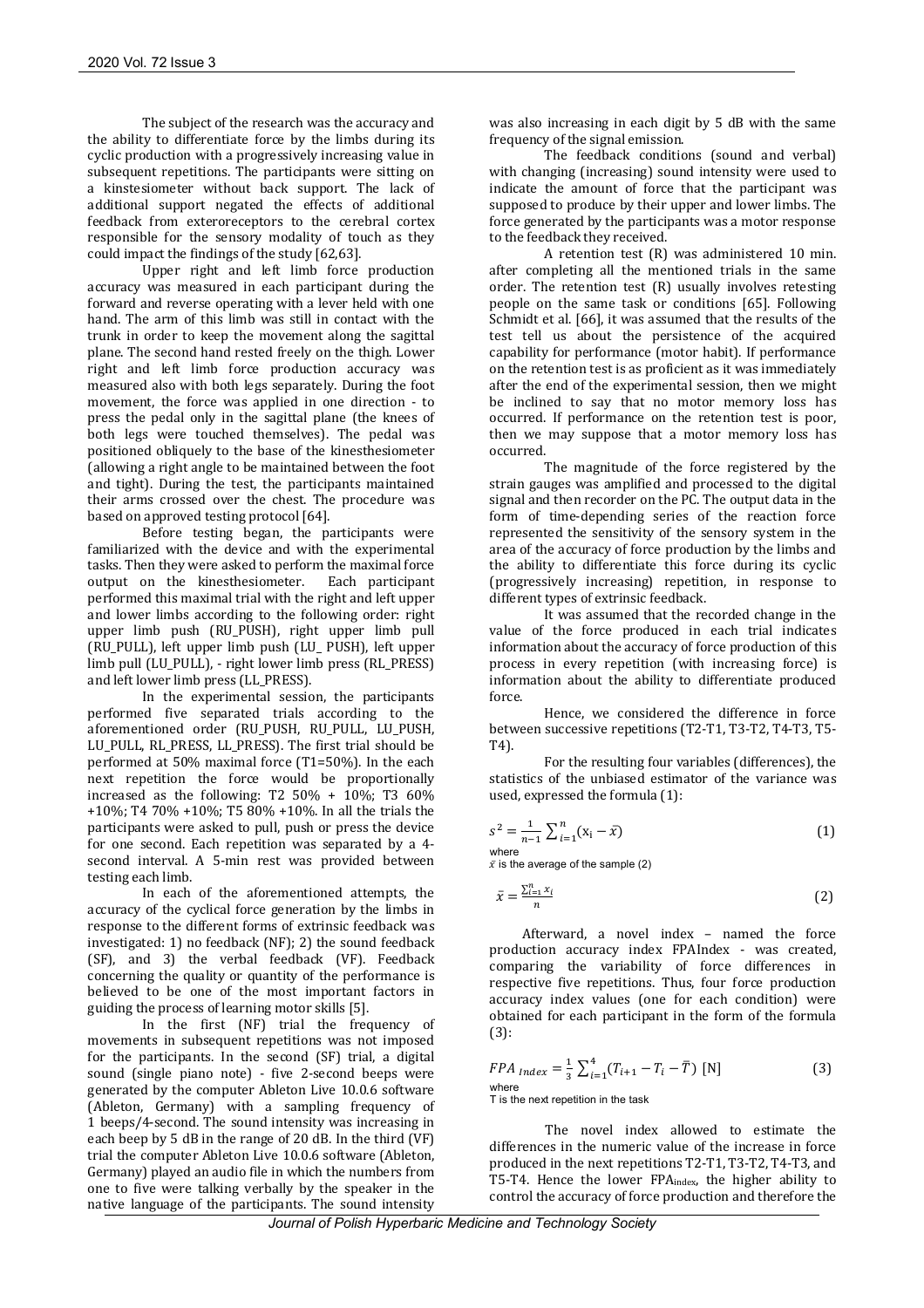better the ability to kinesthetic differentiation. For comparative purposes, a point-based scale was created that expressed the value of the force production accuracy index. The lowest index magnitude received 1 point and the highest 4 points. This ranking assessed the effects of the feedback conditions on kinesthetic differentiation among all the different tasks.

#### **STATISTICAL ANALYSIS**

Basic descriptive statistics were determined by calculating the mean (*x̄*), standard deviation **(±)***,* and variance for all variables. Multifactorial analysis of variance for independent samples (ANOVA) was used to assess the differences in the ability to differentiate the amount of force produced in the different feedback conditions. Tukey's test for multiple comparisons (HSD) was used to determine if differences exist between the means. The normality of the data distribution was assessed using the Shapiro-Wilk test (see Levene's test for confirming the homogeneity of variance p>0.05). For planning purposes, a four-dimensional approach was used (alpha, power, sample size, and effect size) [67]. Analysis of variance was performed at the significance level of  $α < 0.05$ . All calculations were performed with the Statistica version 13.1 software package (StatSoft, Tulsa, USA) and the IBM SPSS Statistics version 26 software package (IBM Inc., Chicago, USA). The sample size was calculated using G\*Power 3.1.9.2 power analysis software (University of Kiel, Germany) [68] with a small effect size  $(f^2 = 0.29)$  for within-group variables, an alpha level of 0.05 (95% confidence),  $-\beta$  = 0.80 (80%), and  $\beta$  = 0.2. This determined a sample size of 20.

#### **RESULTS**

In table 1 are showed the results of descriptive statistics and differences between trials of the forces<br>recorded with the kinesthesiometer in simulated recorded with the kinesthesiometer in

feedback conditions provided to subjects during trials, assessing the accuracy of the cyclical force generated by the limbs.

The estimated values of the force production accuracy index (FPAindex) (Table 2) indicated that during: RU PUSH, PULL and LU PUSH, the participants showed the highest level of force production accuracy (the lowest value of the index) in the no feedback conditions. They obtain the lowest (the highest value of the index) when verbal feedback was provided. For LU PULL the lack of feedback resulted also in the highest level of force production accuracy, whereas the lowest level of accuracy was observed in the sound feedback condition. For RL PRESS the highest level of force accuracy was observed when sound information was provided whereas the lowest level of accuracy in the retention test. For LL PRESS the highest level of force production accuracy was when no feedback was provided and the lowest level of accuracy in the retention test.

The results expressing the value of force production accuracy index (FPAIndex) on a point scale (Table 2) indicated the highest ability to differentiate of force production was observed when no feedback was provided (1.17 points). In trials with sound feedback provided, the result was higher and equal to 2.33 points, and in the retention test was 3.17 points. The lowest level of the ability to differentiate of force production was recorded when verbal feedback was provided (3.33 points).

Repeated-measures analysis of variance ANOVA with post hoc Tukey's (HSD) test indicated a significantly lowest (p=0.0402) level of accuracy of force production FPAIndex ( $\bar{x}$ 36.12±18.29 [N]) only for the left lower limb pressing action (LL PRESS) in the retention test, while no feedback was provided to the participants. Comparisons of the FPAindex values determined for trials performed under simulated feedback conditions did not indicate any other changes.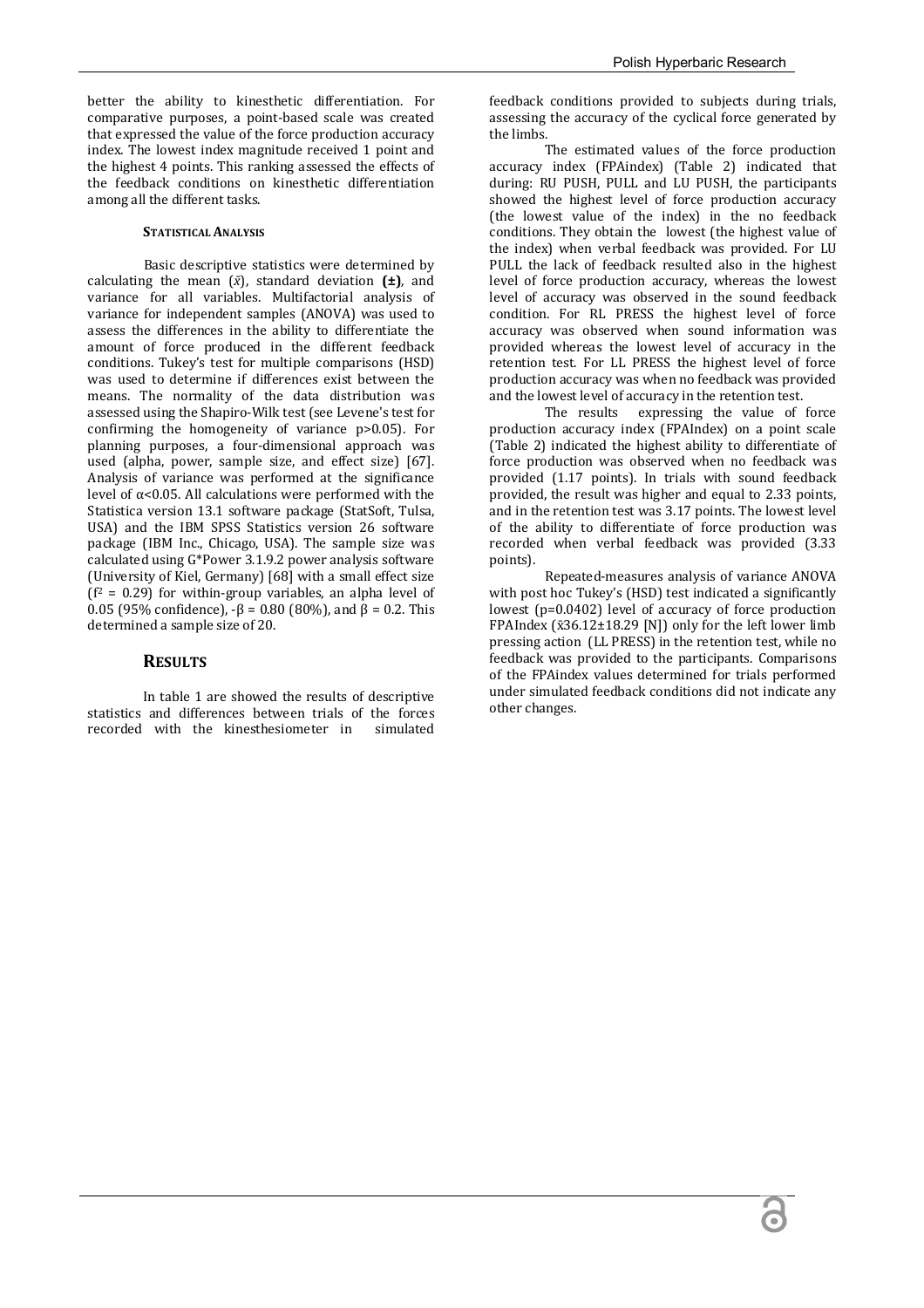| Task       |             |              |                                            |        |        |       |        |                |        | Testing condition |                 |        |        |        |        |       |           |        |        |        |  |
|------------|-------------|--------------|--------------------------------------------|--------|--------|-------|--------|----------------|--------|-------------------|-----------------|--------|--------|--------|--------|-------|-----------|--------|--------|--------|--|
|            | No feedback |              |                                            |        |        |       |        | Sound feedback |        |                   | Verbal feedback |        |        |        |        |       | Retention |        |        |        |  |
|            | Trial       |              |                                            |        |        |       |        | Trial          |        |                   | Trial           |        |        |        |        |       | Trial     |        |        |        |  |
|            |             |              |                                            |        |        |       |        |                |        |                   |                 |        |        |        |        |       |           |        |        |        |  |
| RU PUSH    | 63.78       | 77.29        | 89.40                                      | 97.93  | 106.50 | 64.63 | 79.69  | 93.08          | 102.84 | 117.52            | 47.96           | 63.22  | 74.20  | 89.56  | 101.49 | 62.36 | 74.47     | 88.98  | 102.43 | 122.42 |  |
| RU PULL    | 65.58       | 92.47        | 109.89                                     | 115.74 | 134.68 | 77.32 | 96.84  | 117.42         | 133.95 | 156.79            | 63.74           | 84.42  | 95.89  | 111.53 | 123.21 | 68.63 | 87.16     | 108.21 | 133.42 | 153.95 |  |
| LU_PUSH    | 68.84       | 87.47        | 99.63                                      | 106.16 | 114.63 | 60.37 | 78.63  | 95.00          | 107.37 | 125.74            | 48.21           | 68.84  | 82.42  | 92.58  | 105.84 | 70.58 | 81.47     | 100.37 | 118.74 | 129.21 |  |
| LU_PULL    | 74.21       | 89.84        | 103.74                                     | 117.84 | 130.32 | 78.53 | 100.32 | 108.05         | 126.95 | 146.68            | 64.63           | 81.79  | 100.95 | 119.58 | 139.21 | 85.32 | 106.26    | 122.26 | 137.84 | 148.79 |  |
| RL PRESS   | 76.21       | 96.68        | 114.53                                     | 128.89 | 133.11 | 87.32 | 108.16 | 123.05         | 146.53 | 157.84            | 78.53           | 92.68  | 110.32 | 127.00 | 135.89 | 90.53 | 114.26    | 133.63 | 145.47 | 154.47 |  |
| LL PRESS   | 79.16       | 95.16        | 104.89                                     | 116.58 | 124.42 | 71.47 | 95.95  | 112.89         | 118.37 | 146.79            | 82.89           | 100.00 | 121.42 | 133.00 | 128.84 | 84.84 | 114.42    | 113.89 | 133.11 | 149.74 |  |
| <b>X</b>   | 71,30       | 89,82        | 103.68                                     | 113.86 | 123,94 | 73.27 | 93,26  | 108,25         | 122.67 | 141,89            | 64,33           | 81,83  | 97,53  | 112.21 | 122,42 | 77.04 | 96,34     | 111.23 | 128,50 | 143,10 |  |
|            | 6,16        | 7.00         | 8,69                                       | 10,64  | 11,23  | 9,85  | 11.75  | 12,09          | 16,50  | 16,60             | 14,66           | 13,92  | 17.44  | 17.91  | 15,61  | 11,31 | 17.49     | 15,83  | 15.46  | 13,74  |  |
| Δ          | 18,52       | 13,86        | 10,18                                      | 10,09  |        | 19,99 | 14,98  | 14,42          | 19,23  |                   | 17,50           | 15,71  | 14,67  | 10,21  | $\sim$ | 19,30 | 14,88     | 17,28  | 14,59  |        |  |
| unnor limh | ouar limh   | P<br>riaht I | $I \cap$ <sup><math>\uparrow</math>+</sup> |        |        |       |        |                |        |                   |                 |        |        |        |        |       |           |        |        |        |  |

The mean values (x), the standard deviation (±) and differences between trials (∆) of the forces recorded with the kinesthesiometer [N] in simulated feedback conditions (no feedback (NF); sound feedback (SF); verbal<br>-----

U – upper limb, L – lower limb, R – right, L – left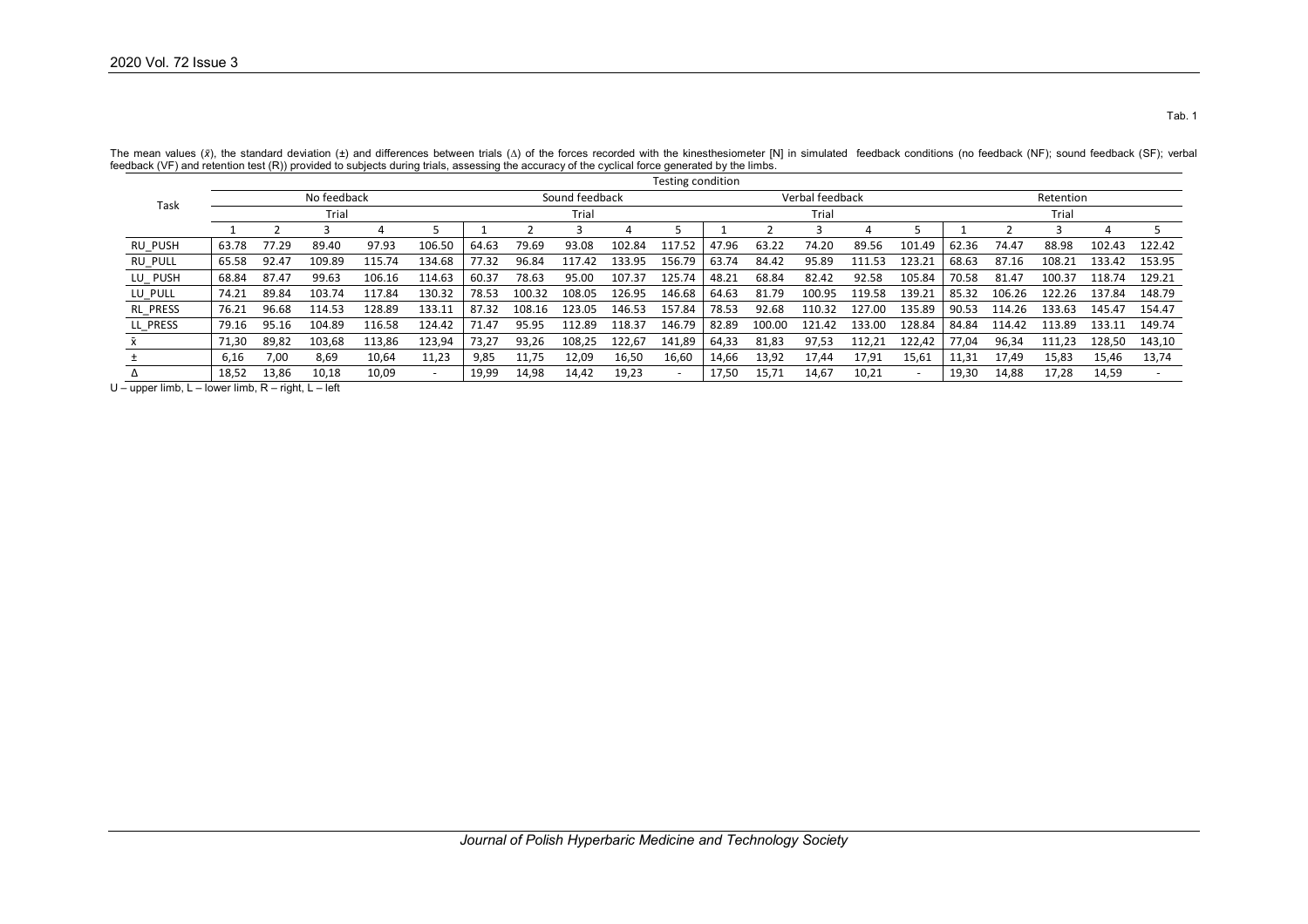Tab. 2

| Task     | Testing conditions |           |               |                |       |  |  |  |  |  |  |
|----------|--------------------|-----------|---------------|----------------|-------|--|--|--|--|--|--|
|          |                    | <b>NF</b> | SF            | VF             | R     |  |  |  |  |  |  |
|          | x                  | 10.58     | 12.00         | 13.00          | 12.83 |  |  |  |  |  |  |
| RU_PUSH  | Ŧ                  | 5.60      | 7.84          | 9.67           | 11.97 |  |  |  |  |  |  |
|          | pts.               | 1         | $\mathcal{P}$ | 4              | 3     |  |  |  |  |  |  |
|          | Ÿ.                 | 17.17     | 18.87         | 21.84          | 19.39 |  |  |  |  |  |  |
| RU PULL  | 土                  | 8.99      | 9.95          | 12.23          | 10.80 |  |  |  |  |  |  |
|          | pts.               | 1         | 2             | 4              | 3     |  |  |  |  |  |  |
|          | Ÿ.                 | 14.88     | 15.73         | 17.95          | 17.28 |  |  |  |  |  |  |
| LU_PUSH  | 土                  | 11.34     | 10.29         | 9.32           | 12.28 |  |  |  |  |  |  |
|          | pts.               | 1         | $\mathfrak z$ | 4              | 3     |  |  |  |  |  |  |
|          | Σv                 | 12.39     | 16.27         | 16.21          | 14.44 |  |  |  |  |  |  |
| LU PULL  | Ŧ                  | 5.08      | 8.74          | 8.32           | 9.09  |  |  |  |  |  |  |
|          | pts.               | 1         | 4             | 3              | 2     |  |  |  |  |  |  |
|          | Χī                 | 23.92     | 21.35         | 25.45          | 32.53 |  |  |  |  |  |  |
| RL PRESS | 土                  | 15.98     | 16.10         | 12.49          | 22.01 |  |  |  |  |  |  |
|          | pts.               | 2         | 1             | 3              | 4     |  |  |  |  |  |  |
|          | Ÿ.                 | 21.52     | 34.70         | 25.98          | 36.12 |  |  |  |  |  |  |
| LL PRESS | Ŧ                  | 9.84      | 20.96         | 15.02          | 18.29 |  |  |  |  |  |  |
|          | pts.               | 1         | 3             | $\overline{2}$ | 4     |  |  |  |  |  |  |
|          | pts. x             | 1.17      | 2.33          | 3.33           | 3.17  |  |  |  |  |  |  |

The mean values (*x*) and the standard deviation (±) of the force production accuracy index [N] FPA<sub>index</sub> with subordinated point values (*pts.* ) quantifying the ability to kinesthetic differentiation of the force genera

U – upper limb, L – lower limb, R – right, L – left NF – no feedback, SF – sound feedback, VF – verbal feedback, R – retention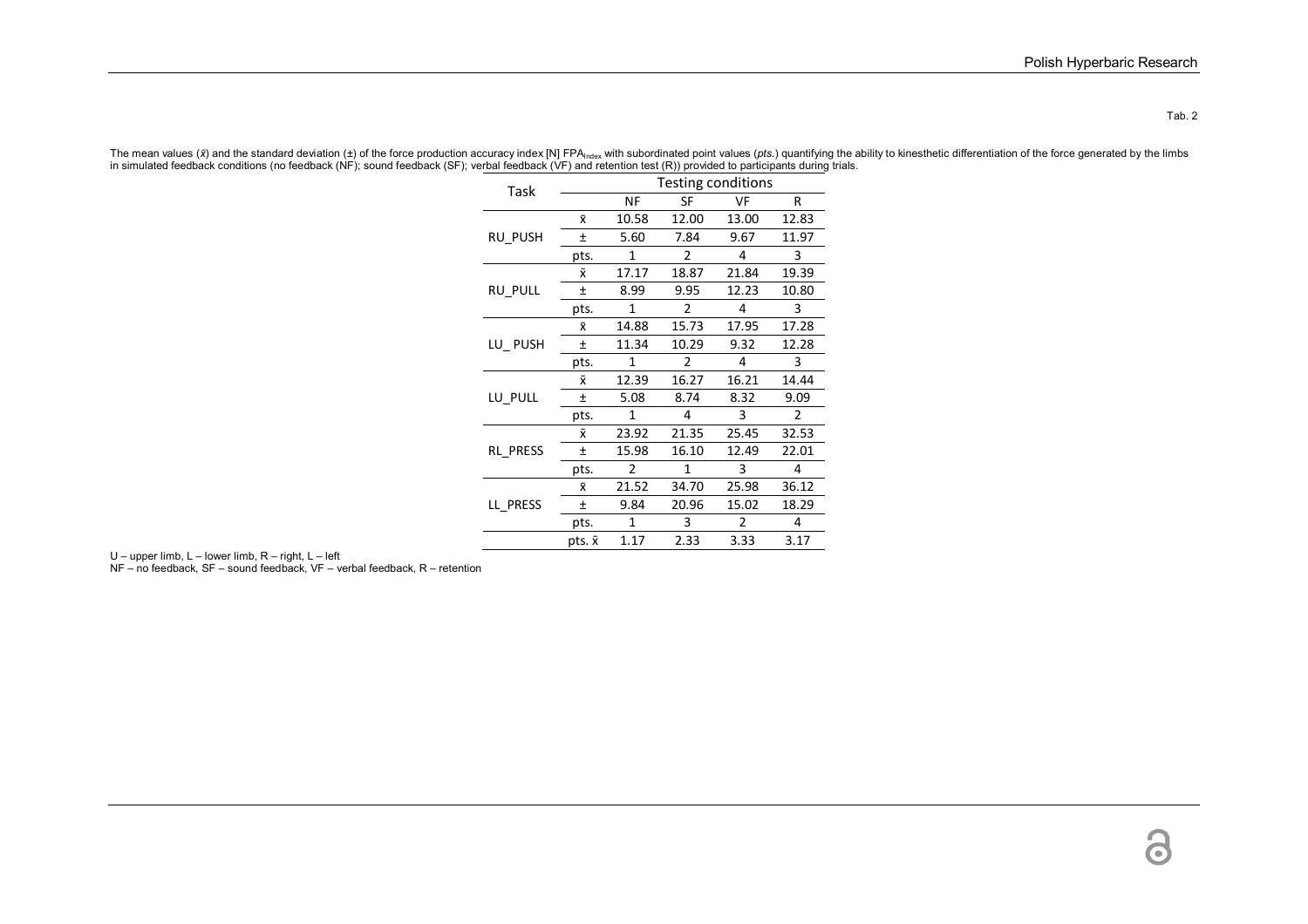|           |                | Task      |       |             |           |                |       |                          |           |            |       |                          |           |         |       |       |    |                 |       |             |           |          |       |          |  |
|-----------|----------------|-----------|-------|-------------|-----------|----------------|-------|--------------------------|-----------|------------|-------|--------------------------|-----------|---------|-------|-------|----|-----------------|-------|-------------|-----------|----------|-------|----------|--|
|           | <b>RU PUSH</b> |           |       |             |           | <b>RU PULL</b> |       |                          |           | PUSH<br>LU |       |                          |           | LU PULL |       |       |    | <b>RL PRESS</b> |       |             |           | LL PRESS |       |          |  |
| Condition | <b>NF</b>      | <b>CE</b> | VF    | R           | <b>NF</b> | SF             | VF    |                          | <b>NF</b> | <b>SF</b>  | VF    | R                        | <b>NF</b> | SF      | VF    |       | NF | SF              | VF    |             | <b>NF</b> | SF       | VF    |          |  |
| NF        |                | 0.963     | 0.843 | 0.870       |           | 0.959          |       | 0.526 0.916              |           | 0.995      | 0.820 | 0.904                    |           | 0.441   | 0.455 | 0.857 |    | 0.966           | 0.992 | 0.406       |           | 0.076    | 0.840 | $0.040*$ |  |
|           |                |           |       | 0.986 0.992 |           |                | 0.822 | 0.998                    |           |            |       | 0.922 0.971              |           |         | 1.000 | 0.893 |    |                 |       | 0.879 0.187 |           |          | 0.371 | 0.993    |  |
| VF        |                |           |       | 0.999       |           |                |       | 0.890                    |           |            |       | 0.997                    |           |         |       | 0.902 |    |                 |       | 0.576       |           |          |       | 0.242    |  |
|           |                |           |       |             |           |                |       | $\overline{\phantom{a}}$ |           |            |       | $\overline{\phantom{0}}$ |           |         |       |       |    |                 |       |             |           |          |       |          |  |

Results of ANOVA (p) with repeated measures and Tukey's HSD test post hoc for the force production accuracy index (FPA<sub>Index</sub>) in simulated feedback conditions (no feedback (NF); sound feedback (SF); verbal feedback (VF) and retention test (R)) provided to participants during trials.

 $U$  – upper limb, L – lower limb, R – right, L – left

NF – no feedback, SF – sound feedback, VF – verbal feedback, R – retention \*statistically significant difference (p<0.05)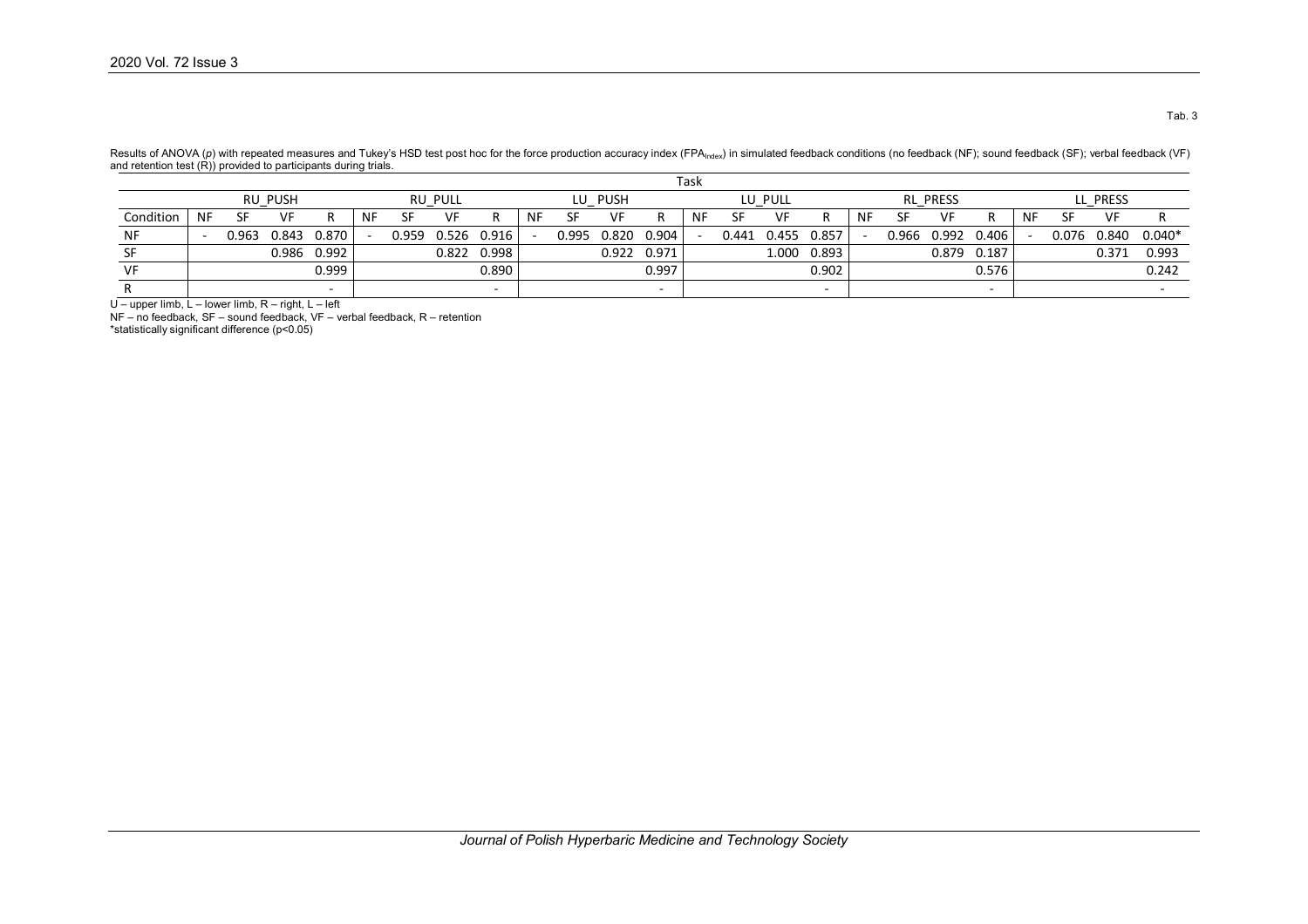#### **DISCUSSION**

Classical motor control theories assume that feedback (extrinsic/intrinsic) influenced on performance and mechanical efficiency and plays a significant role in the acquisition and improvement of motor activities [69]. It has been recognized that verbal feedback is an important element towards improving motor skills and that several researchers consider it to the most effective modality [7,60]. Sound feedback has also been used to improve motor performance [12,13]. The role of visual feedback in these processes is also widely described [70,71]. Thus, there are many works devoted to the issue of feedback in motor teaching and learning, but there is no clear evidence attesting to the advantage of one source of feedback over the other. It is nonetheless certain that extrinsic feedback supplements intrinsic feedback. Intrinsic feedback derived from the sensory organs (intrinsic) plays a significant role in motor control including precision (movement accuracy) or sensing the magnitude of exerted force [22,27].

The ability to differentiate force production, as a measure of kinesthetic differentiation is important not only in daily activities (e.g. gripping or squeezing objects) but also in physical activity ( when soccer player kicking the ball, basketball player throwing the ball, a swimmer "catching the water"). Having the proper "feeling" of force often determines the accuracy of a motor task and plays a decisive role in competitive sport [22]. Hence, searching for methods and tools for improving the accuracy of force production and the ability to differentiate this force seem to be an interesting scientific endeavor. In the current references, there is a lack of studies on ways towards improving the accuracy of force production and the ability to kinesthetic differentiation via verbal or sound feedback. This signifies the need for research in this domain. Knowledge concerning the the effect of different forms of extrinsic feedback on the effectiveness of motor task in the context of the accuracy in force production and its kinesthetic differentiation could provide direct benefits in motor movement) control. Hence, in this study, we attempted to investigate how the accuracy of force production and the ability to differentiate this force change when performing a simple task with the limbs with progressively increasing value of force in response to various forms of extrinsic feedback (no feedback and sound feedback, or verbal feedback with increasing volume). This idea was created on the basis of the outcomes of Docherty and Arnold [29], Błacha [25], and Mustafa et al. [31], for whom the ability to reproduce a pre-specified force magnitude by the upper and lower limbs under static conditions was a measure of kinesthetic differentiation.

The results indicated (Tables 2 and 3) that verbal and sound feedback did not significantly affect the accuracy of force production and the ability to differentiate this force. These results can be accepted, especially in reference to the inconsistency of other findings on the issue under consideration. Takeuchi [12]; Sigrist et al. [13] had similar doubts, trying to determine the most effective forms of feedback that can improve motor control. This inconsistency resulted from the multitude of variables that affect the performance in motor activity (including feedback quantity, and, frequency and the types of motor tasks under analysis).

Arguments explaining the objective dimension of the results obtained in this study can also be found in the theory of motor control.

From a physiological point of view, muscle strength depends on the number of activated motor units, that are determined by the number of involved motor neurons, the contraction of muscle, and rate of change in this contraction (velocity) [72]. Furthermore, these neurons receive signals from the brain (controller) and peripheral sensory nerve endings (receptors). Peripheral skin receptors, joint receptors, and receptors found in other muscles provide information on muscle length, velocity, strength [72]. The most active receptors that monitoring muscle tone are Golgi tendon organs located at the end of muscle fibers [22]. The majority of Golgi tendon organs sense a change in muscle tension in a select group of motor units and could be treated as local sensors of force that send signals to the cerebral cortex [73]. Hence, in order to ensure movement with an adequate force, the peripheral controller must consider peripheral information (from the receptors) and produce the expected result (proper value of muscle strength) [72]. For this reason, we considered that the proprioceptive feedback (kinematic and kinetic) used to create a predicted value of change in muscle length and contractile velocity could be supplemented by extrinsic feedback (verbal and auditory).

The movements performed as a task in study (pulling, pushing and, pressing) can be classified as relatively short duration tasks (1-second). In this kind of task the programming processes in the open-loop system are more strongly involved and in which precise motor control is very disturbed [69,74,75]. Hence, motor control was most likely based on a general (previously acquired) motor program and was performed in advance (prior to processing any sensory feedback). Admittedly, there is known that feedback (from closed-loop processes) may occur in tasks of approximately 1-second [76], but tasks in closed, stable, and predictable environments, are usually performed in advance. Hence, a suggestion seems to be reasonable, that movement tasks performed herein were based on open-loop processes in which extrinsic feedback was not involved in motor control. This presumption is consistent with Gritsenko et al. [77], who reported that the prediction of a change in position or a force value during movement execution is based on efference copy, which is combined with sensory feedback that is delayed by conduction and processing time. The short duration of the movements (1-second) could have prevented the processing of additional extrinsic (verbal/sound) feedback.

In the retention test, we observed the lowest ability of kinesthetic differentiation in the pull of the left lower limb (Table 3). It could have been caused by the previous trials with extrinsic feedback (verbal and sound). While these are only speculations, verbal and sound feedback may have had an adverse effect on the ability to differentiate force production. This is confirmed by the studies by Schmidt and Wulf [76], who found that while feedback improved performance during exercise, it caused a decrease in performance during retention testing when feedback was not provided.

In light of the discussion, it is clear that the results of this study should be interpreted with caution due to several limitations. Our findings are limited to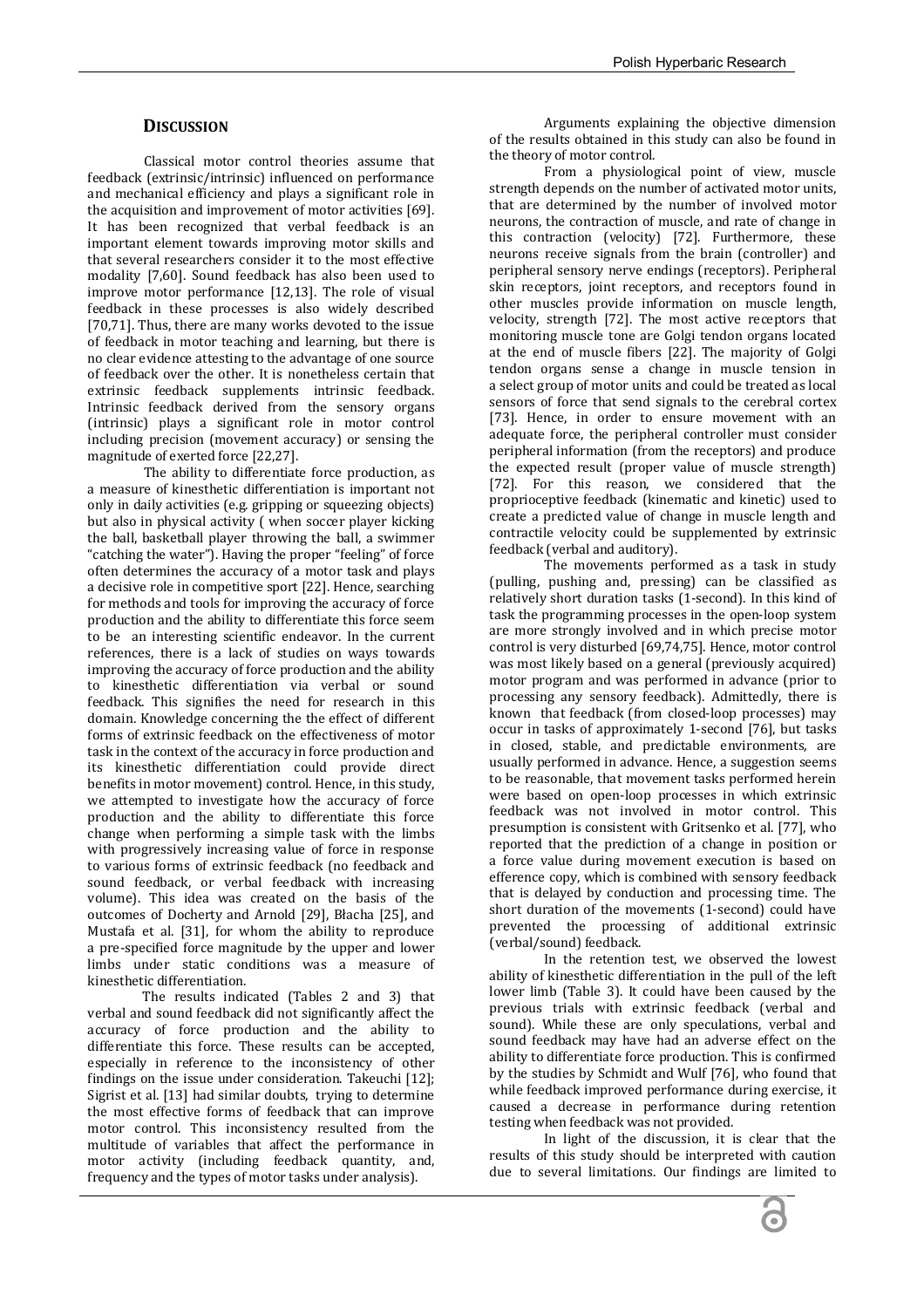children and research on the effects of various types of feedback on the accuracy of force production and ability of kinesthetic differentiation has not yet been performed in this age group. Additionally, the use of a 2-s sound signal with increasing volume every 5dB may have been not enough stimulus to produce the expected outcome. As it was mentioned before the movements performed during the trials took only 1-second in duration, hence programming processes related to them were probably based on an open-loop control without error correction (non-feedback system). Also, the choice of the 4-second interval between repetitions was not confirmed as the sufficient duration in order to eliminate the effects of fatigue. Furthermore, the length of time from the last trial to the retention test (10 min) could not allow us to fully assess the robustness of the ability to exert force by the limbs. In addition, the retention test - the test that individuals perform motor activities - it is susceptible to the influence of intermediary variables. Thus, it could be that performance is poor on the retention test for some temporary reason (fatigue, anxiety) or a problem with the retrieval processes may arise I consequence it could falsely conclude that a motor memory loss has occurred [66]. We also did not check how the type of feedback we applied could affect the accuracy of force production and ability of kinesthetic differentiation when performing more complex motor activities than simple activity (push, pull, and press). Finally, we did not determine which is the preferred sensory modality for the participants which may have strongly impacted how feedback was received.

Further research is needed as many questions in reference to the accuracy of force production and to differentiate this force remain unanswered. Due to the multifaceted nature of the problem, future research should definitely encompass aspects on the motor control of muscle force, the adjustment of movement by proprioceptive information (kinematic and kinetic), and the role of extrinsic/intrinsic feedback in these mechanisms. It is also suggested that future research should take into consideration all aforementioned limitations. The results obtained can serve as a reference point and provide a theoretical and methodological basis for future research.

#### **CONCLUSIONS**

The results of this study showed that verbal and sound extrinsic feedback did not affect the accuracy of force production by the upper and lower limbs and did not affect the ability to differentiate this force in the simple movements among children. The significantly lowest level of accuracy of force production only for the act of left lower limb press in the retention test, while no feedback was provided to the subjects was statistically confirmed.

While these are only speculations, we can claim that there were limitations in the experiment that may have disturbed information processing and, at the same time negatively affected the accuracy of movement (accuracy of force production), and the robustness of the ability to differentiate this force. Hence, based on the experience resulting from this study, we postulate to search for methods, forms, and means of managing extrinsic feedback, as they can probably serve to increase the level of kinesthetic differentiation. A better understanding of the causes conducive to shaping the ability to accurately generate force and its differentiation may improve the control of the performed movement.

#### **REFERENCES**

- 1. Schmidt RA, Lee TD. Motor learning and performance. A situation-based learning approach. 5th edition. Champaign, Illinois: Human Kinetics; 2013;
- 2. Magill RA. Augmented feedback in skill acquisition. In: Singer RN, Murphey M, Tennant LK. Eds. Handbook on Research in Sport Psychology. Macmillan: New York; 1993: 193-212;
- 3. Latasch M. Fundamentals of motor control. 1st Edition. San Diego, USA: Academic Press, Elsevier; 2012;
- 4. Lee T, Swinnen S, Serrien J. Cognitive effort and motor learning. Quest 1994; 46: 328-344;
- 5. Young DE, Schmidt RA. Augmented kinematic feedback for motor learning. Journal of Motor Behavior 1992; 24(3): 261-273;<br>6. More KG, Franks IM. Analysis and modification of verbal coaching behaviour: the usefulness of a Sports Sciences 1996; 14: 523-543;
- 
- 7. Landin D. The role of verbal cues in skill learning. Quest 1996; 46: 299-313; 8. Chiviacowsky S, Wulf G. Feedback after good trials enhances learning. Research Quarterly for Exercise and Sport 2007; 78: 40-47, DOI: 10.1080/02701367.2007.10599402;
- 9. Sharma DA, Chevidikunnan MF, Khan FR, Gaowgzeh RA. Effectiveness of knowledge of result and knowledge of performance in the learning of a skilled motor activity by healthy young adults. Journal of Physical Therapy Science 2016; 28(5): 1482-1486 DOI: 10.1589/jpts.28.1482;
- 
- 10. Takeuchi T. Auditory information in playing tennis. Perceptual and Motor Skills 1993; 76: 1323-1328;<br>11. Sigrist R, Rauter G, Riener R, Wolf P. Augmented visual, auditory, haptic, and multimodal feedback in motor learn Bulletin & Review 2013; 20: 21-53 DOI: 10.3758/s13423-012-0333-8;
- 12. Proteau L. Visual afferent information dominates other sources of afferent information during mixed practice of a video-aiming task. Experimental Brain Research 2005; 161: 441-456;

13. Pérez P, Llana S, Brizuela G, Encarnación A. Effects of three feedback conditions on aerobic swim speeds. Journal of Sports Science and Medicine 2009; 8: 30-36;

- 14. Kiemel T, Oie KS, Jeka JJ. Multisensory Fusion and the stochastic structure of postural sway. Biological Cybernetics 2002; 87: 262-277;<br>15. Soto-Faraco S, Kingstone A, Spence C. Multisensory contributions to the percep 10.1016/S0028-3932(03)00185-4;
- 16. Calvert GA, Spence C, Stein BE. Eds. The Handbook of multisensory processes. Cambridge, MA, USA: MIT Press; 2004;
- 17. Enoka RM. Neuromechanics of Human Movement. 5th Edition. Urbana, IL: Human Kinetisc; 2002;<br>18. Zatsiorsky VM. Kinematics of human motion. Champaign. Illinois: Human Kinetics: 1998;
- 18. Zatsiorsky VM. Kinematics of human motion. Champaign, Illinois: Human Kinetics; 1998;
- 19. Rucci JA, Tomporowski PD. Three types of kinematic feedback and the execution of the hang power clean. Journal of Strength & Conditioning Research 2010; 24(3): 771-778 DOI: 10.1519/JSC.0b013e3181cbab96;
- 20. Carp JS, Wolpaw JR. Motor neurons and spinal control of movement. eLS 2010, DOI: 10.1002/9780470015902.a0000156.pub2;<br>21 Dounskaia N. Control of human limb movements: The leading joint hypothesis and its practical appl
- 21. Dounskaia N. Control of human limb movements: The leading joint hypothesis and its practical applications. Exercise and Sport Sciences Reviews 2010; 38(4), 201-208, DOI https://doi.org/10.1097/JES.0b013e3181f45194;
- 22. Proske U. Gandevia CS. The proprioceptive senses: their roles in signaling body shape, body position and movement, and muscle force. Physiological Reviews 2012; 92: 1651-1697;
- 23. Meinel K, Schnabel G. Bewegungslehre Sportmotorik: Abriß einer Theorie der sportlichen Motorik unter pädagogischem Aspekt. Berlin: Sportverlag; 1998 German [Kinematics - motor skills: Schema of theory of motor skills at pedagogical aspect];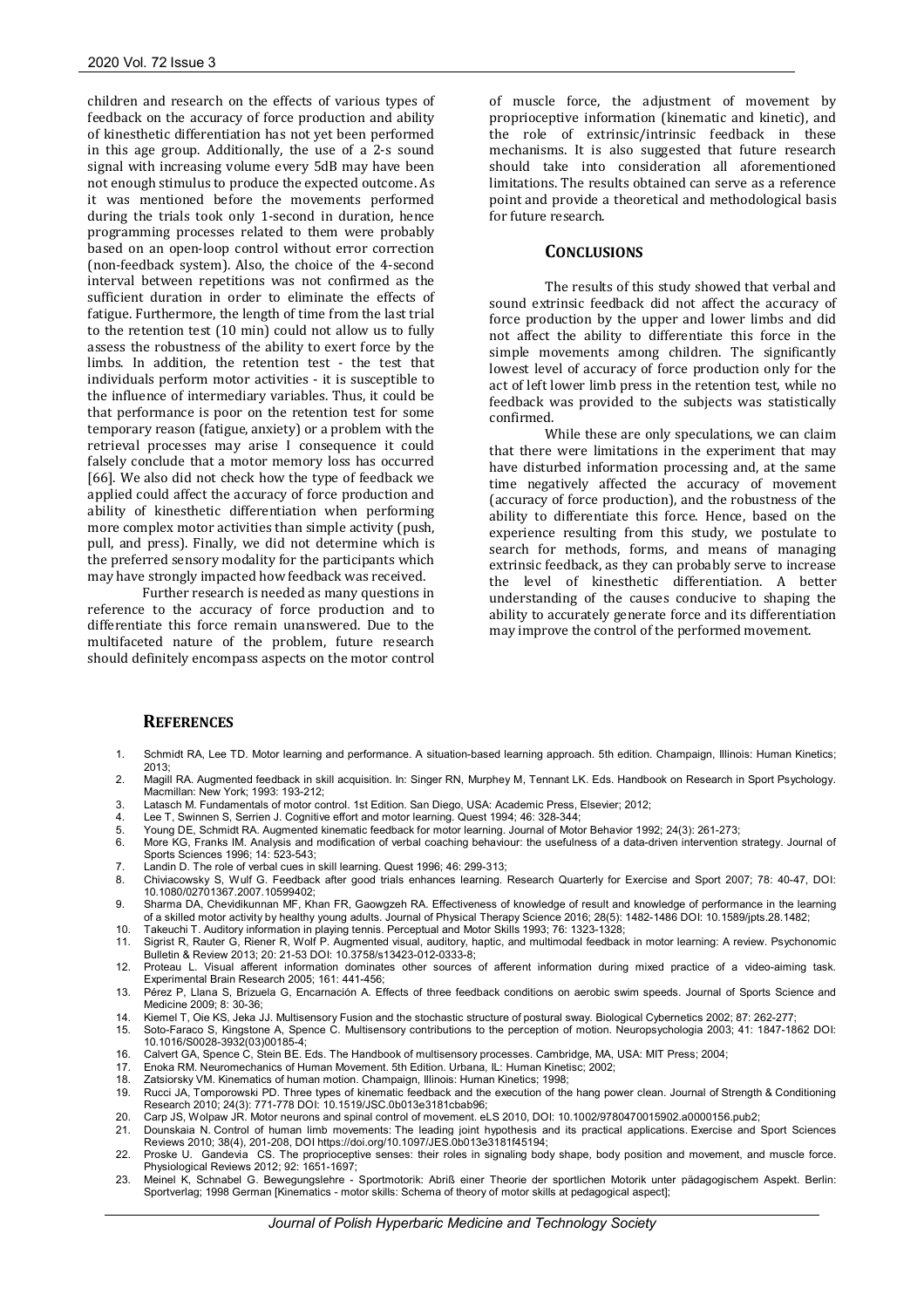- 24. Zatoń M, Błacha R, Jastrzębska A, Słonina K. Repeatability of pressure force during elbow flexion and extension before and after exercise. Human Movement 2009; 10(2): 137-143;
- 25. Błacha R. Powtarzalność napięć izometrycznych mięśni jako miara zdolności różnicowania kinestetycznego. Studia i Monografie AWF we<br>Wrocławiu. Wrocław: AWF Wrocław; 2013: 112 Polish [Repeatability of isometric muscle ability];
- 26. Ernst MO, Banks MS. Humans integrate visual and haptic information in a statistically optimal fashion. Nature 2002; 415(6870): 429-433;
- 27. Pinzona D, Vegab R, Sanchez YP, Zheng B. Skill learning from kinesthetic feedback. American Journal of Surgery 2017; 214(4): 721-725;
- 28. Rejman M, Klarowicz A, Zatoń K. An evaluation of kinesthetic differentiation ability in monofin swimmers. Human Movement 2012; 13(1): 8-15 DOI: 10.2478/v10038-011-0048-0; 29. Docherty CL, Arnold BL. Force sense deficits in functionally unstable ankles. Journal of Orthopaedic Research 2008; 26(11): 1489-1493, DOI:
- 10.1002/jor.20682; 30. Lee-Valkov PM, Aaron DH, Eladoumikdachi F, Thornby J, Netscher DT. Measuring normal hand dexterity values in normal 3-, 4-, and 5-year-old
- children and their relationship with grip and pinch strength. Journal of Hand Therapy 2003; 16(1): 22-28 DOI: 10.1016/s0894-1130(03)80020-0; 31. Mustafa K, Furmanek MP, Knapik A, Bacik B, Juras G. The Impact of the Swedish Massage on the Kinesthetic Differentiation in Healthy
- Individuals. International Journal of Therapeutic Massage & Bodywork 2015; 8(1): 2-11; 32. Klarowicz A, Zatoń K, Albiński P, Rejman M. Zmiany zdolności różnicowania kinestetycznego w trakcie realizacji programu pływania
- zdrowotnego u studentów AWF we Wrocławiu. Annales Universitatis Mariae Curie-Skłodowska Sect.D Med 2006b; 60, 16, 3, (291), 258-261 Polish [Changes in kinesthetic differentiation during program of fitness swimming for students];
- 33. Błacha R, Zatoń K, Piwowarczyk P, Jastrzębska A, Szczepan S. Repeatability of force production as a measure of kinesthetic sense in<br>seagoing sailors and recreational sailors. Human Movement 2019; 20(2): 57-63, DOI:10.5
- 34. Szczepan S, Blacha R, Brożek T, Zaton K. Seasonal changes in force production accuracy as a measure of kinesthesia in motorcyclists. Human Movement 2020; 21(1): 15-21 DOI: https://doi.org/10.5114/hm.2020.88149;
- 35. Zatoń K, Klarowicz A. Metoda oceny poziomu dokładności różnicowania kinestetycznego u dzieci w młodszym wieku szkolnym.<br>In: Bartoszewicz R., Koszczyc T., Nowak A. Eds. Kontrola i ocena w wychowaniu fizycznym: dydaktyka Towarzystwo Naukowe: Wrocław; 2003b: 347-352 Polish [Evaluation method of kinaesthetic differentiation precision in young school-age children];
- 36. Zatoń M, Zatoń K, Zygadło A. Zmiany zdolności różnicowania kinestetycznego w procesie uczenia się narciarstwa. Antropomotoryka 2008b; 18, 44, 37-47 Polish [Changes in kinaesthetic differentiation capacity in the ski learning process];
- 37. Klarowicz A, Zatoń K, Albiński P. Differences in conscious reception of stimuli from water environment in school children. In: Zatoń K, Jaszczak M. Eds. Science in Swimming II. AWF, Wrocław; 2008: 16-22;
- 38. Hebisz R, Błacha R, Hebisz P, Szczepan S. The relationship between the gross efficiency and the ability to repeat the given pressure force in trained cyclists. Human Movement 2019; 20(1): 48-54, DOI: https://doi.org/10.5114/hm.2019.79217;
- 39. Jastrzębska A., Zatoń M., Ochmann B. Physical performance and kinesthetic differentiation ability. Polish Journal of Environmental Studies 2006; 15, 2B, 1150-1153;
- 40. Lundy-Ekman L. Neuroscience: Fundamentals for rehabilitation. 3rd edition. St Louis, Missouri: Saunders Elsevier; 2007, 110-112;
- 41. Cho NMY, Giorgi HP, Liu KPY, Bae YH, Chung LMY, Kaewkaen K, Fong SSM. Proprioception and Flexibility Profiles of Elite Synchronized Swimmers. Perceptual and Motor Skills 2017; 124(6): 1151-1163 DOI: 10.1177/0031512517724965;
- 42. Gandevia SC, McCloskey DI, Burke D. Kinaesthetic signals and muscle contraction. Trends in Neurosciences 1992; 15: 62-65;
- Reiman BL, Lephart SM. The sensorimotor system, part I: The physiologic basis of functional joint stability. Journal of Athletic Training 2002; 37: 71-79;
- 44. Colyer R. Tactile sensitivity and swimming ability: exteroceptive perceptionof aquatic stimuli by three levels of college male swimmers. Unpublished doctoral dissertation, Bloomington, Indiana: Indiana University; 1975;
- 45. Colwin CM. Breakthrough Swimming, Champaign, Illinois: Human Kinetics; 2002;<br>46. Albiński P. Zatoń K. Klarowicz A. Changes in the level of kinesthetic differentiation 46. Albiński P, Zatoń K, Klarowicz A. Changes in the level of kinesthetic differentiation in the training process among swimmers between 14 and 18
- years of age. Polish Journal of Environmental Studies 2006; 15, (5B, 2): 646-650; 47. Jastrzębska A, Ochmann B. Differences in level of kinaesthetic sense between swimmers and non-swimmers. In: Zatoń K, Jaszczak M. Eds.
- Science in Swimming II. AWF, Wrocław; 2008: 9-15; 48. Lees A, Asai T, Andersen TB, Nunome H, Sterzing T. The biomechanics of kicking in soccer: a review. Journal of Sports Sciences 2010; 28(8):
- 805-17 DOI: 10.1080/02640414.2010.481305; 49. Linthorne N, Heys M, Reynolds T, Eckardt N. Attaching mass to the upper arm can increase throw distance in a modified javelin throw. Acta of
- Bioengineering and Biomechanics 2020; 22(2): 55-67;
- 50. Bańkosz Z. The kinesthetic differentiation ability of table tennis players. Human Movement 2012; 13(1): 16-21 DOI:10.2478/v10038-011-0049-z;
- 51. Sheehan WB, Bower RG, Watsford ML. Physical Determinants of Golf Swing Performance: A Review. The Journal of Strength & Conditioning Research 2019; 20. DOI: 10.1519/JSC.0000000000003411;
- 52. Virmavirta M, Perttunen J, Komi PV. EMG activities and plantar pressures during ski jumping take-off on three different sized hills. Journal of Electromyography and Kinesiology 2001; 11: 141-147 DOI: 10.1016/s1050-6411(00)00047-x;
- 53. Hébert-Losier K, Supej M, Holmberg HC. Biomechanical factors influencing the performance of elite Alpine ski racers. Sports Medicine 2014; 44(4): 519-33 DOI: 10.1007/s40279-013-0132-z;
- 54. Minogue J, Jones MG. Haptics in education: exploring an untapped sensory modality. Review of Educational Research 2006; 76(3): 317-348 DOI: https://doi.org/10.3102/00346543076003317;
- 55. Klarowicz A, Zatoń K, Albiński P. Differences in conscious reception of stimuli from water environment in school children participating in
- rehabilitation swimming program. Polish Journal of Environmental Studies 2006; 15, 5B, 2: 643-645;<br>56. Ebert A, Deller M, Steffen D, Heintz M. "Where Did I Put That?" Effectiveness of kinesthetic memory in immersive vi Stephanidis C. Eds. Universal Access in Human-Computer Interaction. Applications and Services. UAHCI 2009. Lecture Notes in Computer<br>Science. Springer, Berlin, Heidelberg; 2009; 5616: 179-188. DOI: https://doi.org/10.1007/
- 57. Zatoń K, Klarowicz A. Mowa jako czynnik uświadamiający wrażliwość kinestetyczną w procesie nauczania-uczenia się czynności ruchowych w pływaniu. Człowiek i Ruch 2003; 2(8): 45-53 Polish [Speech as a factor favouring kinaesthetic awareness in the process of learning swimming skills];
- 58. Klarowicz A, Groffik B, Rejman M. The modulation of verbal information as a factor stimulating conscious differentiation of kinaesthetic sensations in the aquatic environment. Baltic Journal of Health and Physical Activity 2011; 3, 4, 311-324 DOI: 10.2478/v10131-011-0031-3;
- 59. Zatoń K, Szczepan S. The impact of immediate verbal feedback on the improvement of swimming technique. Journal of Human Kinetics 2014; 41: 129-137 DOI: 10.2478/hukin-2014-0042;
- 60. Zatoń K, Cześniewicz I, Szczepan S. The effect of verbal feedback on biomechanical performance during swimming ergometry. Human Movement 2018; 19(1): 3-9 DOI: https://doi.org/10.5114/hm.2018.73606;
- Salkind NJ. Encyclopedia of Research Design. Thousand Oaks, California: Sage; 2010;
- 62. Zatoń M, Błacha R. Sposób pomiaru siły nacisku kończyn człowieka i urządzenie do pomiaru siły nacisku kończyn człowieka. Bulletin of the Patent Office; 2008, 4: 16, Polish [The method of measuring the pressure of human limbs and the device for measuring the pressure of human limbs];
- 63. Błacha R, Jastrzębska A. Accuracy of force repeatability in relation to its value and the subjects' sex. Human Movement 2017; 18, 2, 30-37 DOI: 10.1515/humo-2017-0017;
- 64. Jastrzębska A, Błacha R. Effect of Exhaustive Incremental Treadmill Effort on Force Generation Repeatability in Biathletes. Journal of Motor Behavior, 2014; 46, 4: 239-245 DOI: 10.1080/00222895.2014.893979;
- 65. Seel NM. Eds. Retention Test. Encyclopedia of the Sciences of Learning. Boston, USA: Springer; 2012, DOI: 10.1007/978-1-4419-1428- 6\_2379;
- 66. Schmidt RA, Lee TD, Winstein CJ, Wulf G, Zelaznik HN. Motor Control and Learning: A Behavioral Emphasis. 6th edition. Champaign, Illinois: Human Kinetics; 2018;
- 67. Thoma JR, Nelson JK, Silverman SJ. Research methods in physical activity. 7th edition. Champaign, Illinois: Human Kinetics; 2015: 166-167;